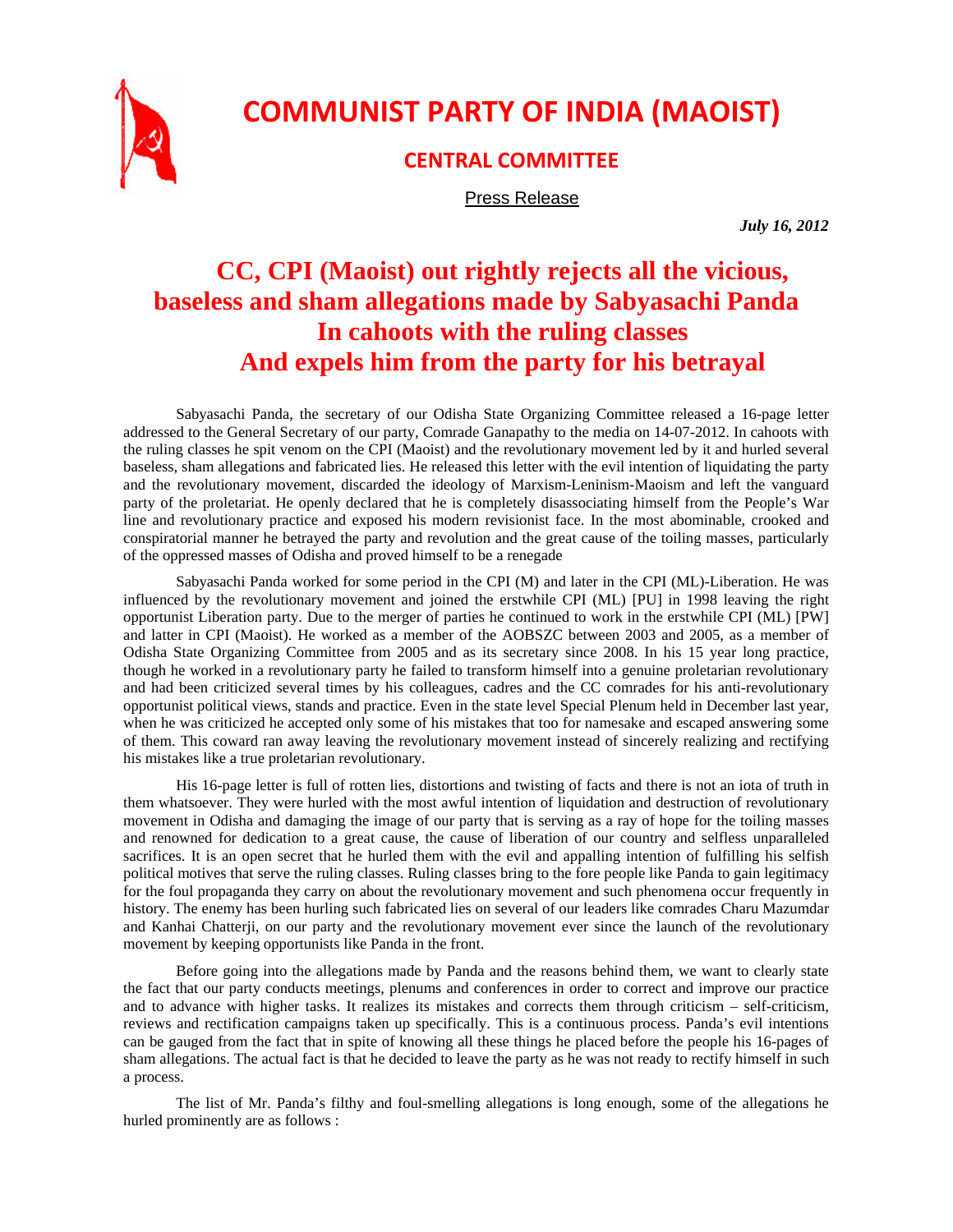1. Violence for no reason and killings of innocent persons has become the norm for the Maoists; cadres are being ordered to kill innocent and unarmed policemen indiscriminately 2. There is domination of Telugu and Koya comrades in the Party. 3. Adivasis are exploited the most by the Maoists, they are made to cook and carry luggage; cadre are not allowed to meet their families even during festivals; Adivasi women are being exploited sexually by the Maoists 4. Ganapathy wants to establish a dictatorship based on terror and fear.

State suppresses people fighting for their rights with all kinds of weapons available with it. And if that fight is for the liberation of the people i.e., for the political power of the toiling masses, the state suppresses it most severely. Its police, paramilitary and military carry on this offensive from the front while all its other components participate most cruelly in the offensive in a planned, coordinated and conspiratorial manner. So it becomes absolutely necessary for people to resort to armed struggle. Anybody who knows ABC of Marxism would know about this fundamental and primary principle about revolutionary violence. Nobody would think that Panda did not know about this party line when he left the right opportunist CPI (ML)-Liberation party, accepted the line of the revolutionary party and joined the party and when he accepted the line of the Unity Congress. However as Panda wanted to disassociate himself from the party, he is spitting venom that Maoists resort to violence for no reason and that they are killing innocent people. He is trying to show that he is opposing all this so that the Indian state takes a benevolent attitude towards him. Class enemies like Laxmananand and Jagbandhu, government armed forces and officers who carry on the state repression and participate in it, who severely torture the people, destroy their lives in all aspects and resort to killings, are suddenly being perceived as innocents by Panda. He is displaying more faith than the master to kowtow before the ruling classes and is surpassing the enemy foul propaganda in uttering lies.

Panda is resorting to the age-old cheap 'divide and rule' tactic of the British colonialists and the Indian ruling classes who are retracing their steps by making the allegation that Telugu and Koya comrades are dominating in Odisha. The revolutionary movement led by CPI (Maoist) follows the path of Protracted People's War and builds the revolutionary movement to finally seize political power all over the country by spreading from smaller areas to vaster areas, isolated areas to all over the country, and by developing from a small force to a mighty force. From the beginning with a strategic outlook it deploys its forces in various areas accordingly and carries on the work. It develops local mass base, develops party and army and establishes area-wise political power. By following this line, it brings a change in the strength of forces, finally surrounds the cities and captures political power all over the country. Keeping this in view, every member of our party must be prepared to go to any part of the country to work. Moreover, as internationalists communists must be prepared to go any country or area and work shoulder to shoulder with the people there for their liberation. The entire history of Indian revolution indicates that revolutionary movement spread to various parts of the country due to the determined and revolutionary efforts of comrades who left their areas and states and went to other areas and states to work. Such comrades learnt the languages, respected the cultures of the people there and integrated themselves with them. The movements built in new areas are proof of this collective effort of comrades. Due to his narrow-minded regionalism not just today, but Panda could never accept the fact that comrades from other states are coming and working in Odisha. Instead of appreciating the selflessness of those comrades he continuously and conspiratorially tried to create a divide between them and the Odiya comrades by resorting to factionist methods. Panda displayed narrow-minded regional chauvinism towards comrades from other states who came to work in Odisha according to the needs of the movement and behaved in a domineering, undemocratic and sectarian manner with them. The fact is Odiya people and the Odiya comrades have happily welcomed and accepted the fact that comrades from Andhra Pradesh, Jharkhand and Chhattisgarh are coming to work for them and with them. We hope that those handful of cadres who are with Panda would rethink about the People's War path, see through the lie and expose him by realizing his conspiracies.

Nothing could be more deceiving than Panda shedding crocodile tears like the ruling class butchers and hurling accusations about the 'exploitation of Adivasis' by the Maoists even while discarding the aim of liberating the Adivasis as part of people's revolutionary movement. For Panda who never participated in collective works while he was in the party, the striving of Adivasi comrades for revolution by bringing out their energy to the full voluntarily and with the highest level of revolutionary consciousness is looking like 'exploitation by Maoists' after he wore the glasses of the ruling classes. And, who are Maoists? Who are Adivasis? Are not all the Adivasi comrades inside the party Maoists? We are not at all surprised that the individual labor necessary in the daily life of a revolutionary movement, the collective labor necessary in military, technical, production-development, welfare and other fields and the various kinds of labor that people do in the course of people's movements looks like 'exploitation by Maoists' to this brand new opportunist who left the revolution and became an apologist for the ruling classes. In a proletarian party everybody does one's own work as part of daily life. Everybody participates in collective works and carries luggage too. Patients, physically weak persons and those with special responsibilities are extended help by other comrades. A people's army itself means that apart from participating in war it does its works like cooking and carrying luggage that are an integral part of it on its own. Everybody must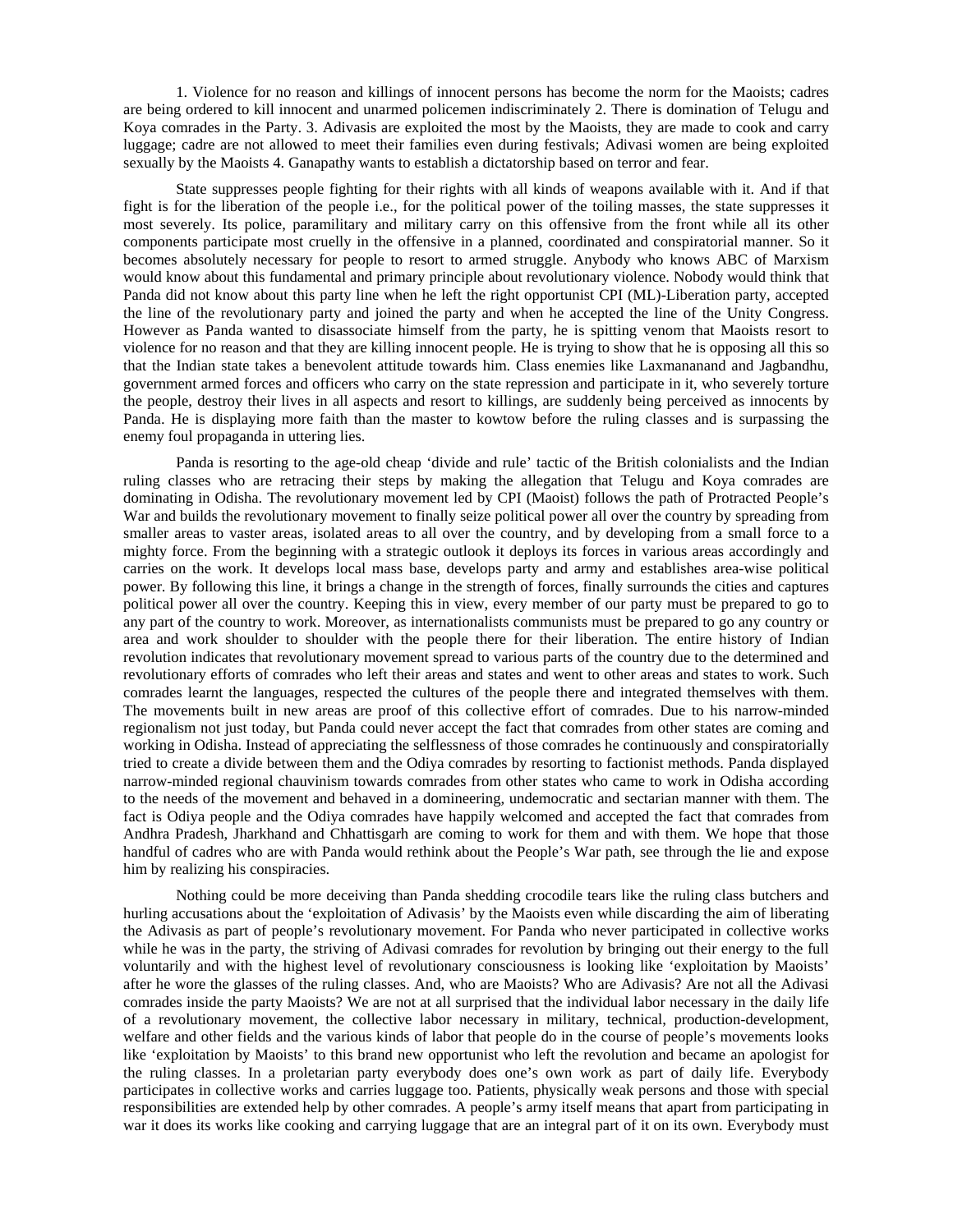inevitably do all these works as part of People's War with no discrimination based on nationality, gender, region etc. This has happened in all the guerilla zones in our country and is still continuing. In fact, the culture in a Maoist party is a democratic, socialist culture that does not discriminate between man and woman, literate and illiterate and cadres and leaders. This is one of the major factors in attracting a huge number of Adivasis towards our party. It is this kind of culture that our party strives to spread among millions of people.

The allegation that Maoists are raping and sexually harassing women in the party/Adivasi women has been hurled repeatedly by the state. In what other manner can we expect the newly turned renegade to attack the Maoists than in the heinous manner of the ruling classes? The answer given by our party several times in the past is the answer to this allegation now too. But the best answer to this allegation is being given by the hundreds of women comrades who are joining the party, the thousands-lakhs of members in revolutionary women's organizations along with the women in our movement areas and the hundreds of women martyrs who had laid down their lives for the liberation of the toiling people in the past 45 years since Naxalbari.

Since communist party was formed in India in 1925 till now, in the more than 90 years of Indian communist movement's history, it is not an exaggeration to say that never before had the communist party integrated itself with the people, their culture and all the aspects relating to people's lives as in the past 25 years. Not only had our party integrated but it is also holding aloft all the progressive elements in the political and cultural lives of the people, imbibing them, developing them and revolutionizing them. The revolutionary masses would anyway not believe the allegation by Panda who worked as a state secretary that party is not allowing activists to go home even for festivals. This is just another instance of an opportunistic attack by him to make those who are not familiar with the realities of the revolutionary movement to believe that the revolutionary party is so horrible as to not send activists home even for festivals.

The allegation that Ganapathy wants to establish a dictatorship based on terror and fear is so ridiculous that it in fact does not even deserve an explanation. CPI (Maoist) is not at all any bourgeois party. Its immediate aim is to overthrow the present semi-colonial, semi-feudal system in our country and establish new democratic revolutionary rule, i.e., the democratic dictatorship of four classes – workers, peasants, petty-bourgeoisie and national bourgeoisie under the leadership of the proletariat and based on worker-peasant unity. Its ultimate goal is the establishment of socialism and communism. Panda is fully aware of this. Panda is making false allegation on comrade Ganapathy and our party with the selfish motive of gaining a place through compromise in the dictatorship of the comprador bureaucratic bourgeoisie and the land lords that are in collusion with the imperialists and carrying on an unprecedented despotic rule wearing the mask of parliamentary democracy.

In reality, it was Panda who was trying to establish his dictatorship inside Odisha. After seeing the reviews and decisions made in the Special Plenum he realized that the party cadres are no longer prepared to accept his domination. They criticized his bureaucratic behavior and his undemocratic and sectarian attitude towards comrades from other states. Realizing that he can no longer carry on his bureaucratic methods, this opportunist decided to quit the party and doubled his preparations for the same since then.

In fact, Panda stopped contacting the Odisha state in-charge CC comrade since the completion of the state level Special Plenum. Since then, for nearly half a year he went on spitting venom on the party in interviews and statements. This created political and organizational problems in the party and caused severe damage to the Odisha movement as he was taking stands that were against the decisions of the Special Plenum, party's political line and policies. He resorted to downright opportunistic methods during the arrest of Italian tourists under his leadership. He declared a one-sided seize-fire for the entire state of Odisha. But in fact, it was not correct on his part to declare so when two different state border party committees are working in considerable parts of Odisha and its borders and he had no right to dictate terms to the other two party committees. He not only openly criticized AOB comrades for arresting a MLA and killing a SI after he had declared his one-sided seize fire but even went to the extent of saying that it had become a fashion for AOB comrades to kill.

Keeping aside the reviews made by the entire party under Odisha SOC, he declared that the annihilations of class enemies Laxmananda and Jagbandhu were not correct. He began a malicious campaign by giving statements in the name of comrade Nikhil, trying to create divide between comrades hailing from various communities and states. It is not a coincidence that when stories were being published continuously in the media about Panda leaving the party and forming a new group, Panda who always stays in touch with the media did not release any explanation. It is clear as the day that since the completion of the Special Plenum, Panda had been planning to desert the party and resorted to all these opportunistic methods and liquidationist activities. Finally he quit the party as a culmination of his degeneration.

Panda took a right opportunist stand regarding some political issues that came to the fore in the course of the Odisha movement and finally degraded into a revisionist who rejects the line of Protracted People's War. His sectarian, bureaucratic, ultra-democratic, factionist attitudes, careerism, craving for name and fame and